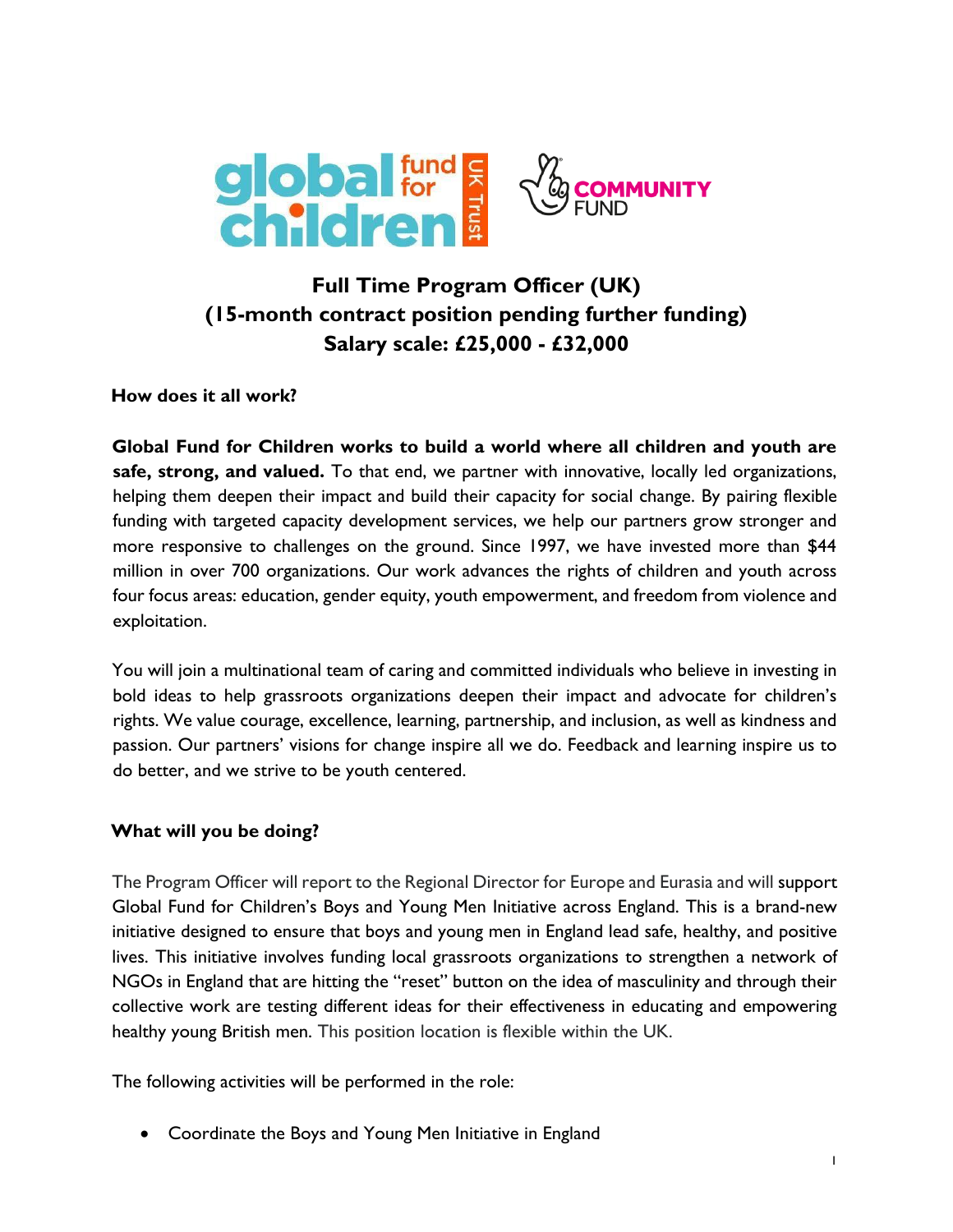- Contribute to an overall strategy for the Boys and Young Men Initiative—including a work plan and measurable outcomes.
- Develop a learning and evaluation plan for the Boys and Young Men Initiative.
- Establish trust-based relationships with selected local grassroots partners in England that have a program and/or advocacy focus on assisting boys and young men.
- Oversee grants management in the Boys and Young Men portfolio, including assessments, report follow-up, and regular communication with partners.
- Conduct periodic site visits and follow-up on partners' performance and progress toward meeting boys and young men -centered outcomes and impact.
- Conduct capacity-building activities and identify additional resources as needed to help partners address needs specific to the initiative.
- Join GFC's global team and embrace GFC's organizational values passion, learning, courage, and partnership.
- Network with peer organizations, government and nongovernmental organizations, advocacy groups, and other key stakeholders as needed.
- Represent GFC at meetings, conferences, and webinars to advance the initiative and raise awareness of the challenges for boys and young men in England.
- Foster network building for members of the initiative, including partners and peer organizations.
- Contribute to knowledge and understanding for GFC staff and other interested parties, in areas of expertise, including boys and young men, child rights and gender and other regional issues as requested through presentations, blog posts, and articles.
- Serve as part of the programs team based in Washington, DC and UK based team, assisting with any administrative and logistical tasks needed to support the work of the initiative.

Other duties assigned, as relevant.

## **Are you the right person?**

- Bachelor's degree in a related field required
- Past professional experience of project management is essential
- Understanding and experience of working with charities and smaller, community groups is desired
- Specialised knowledge and understanding of a gendered approach in programming would be an asset
- Strong attention to detail, ability to manage complex tasks, highly organized, flexible, dependable and able to prioritize competing demands
- Experience with travel, event and meeting planning
- Proactive spirit, with lots of energy!
- Comfortable with working alone, as part of a global team